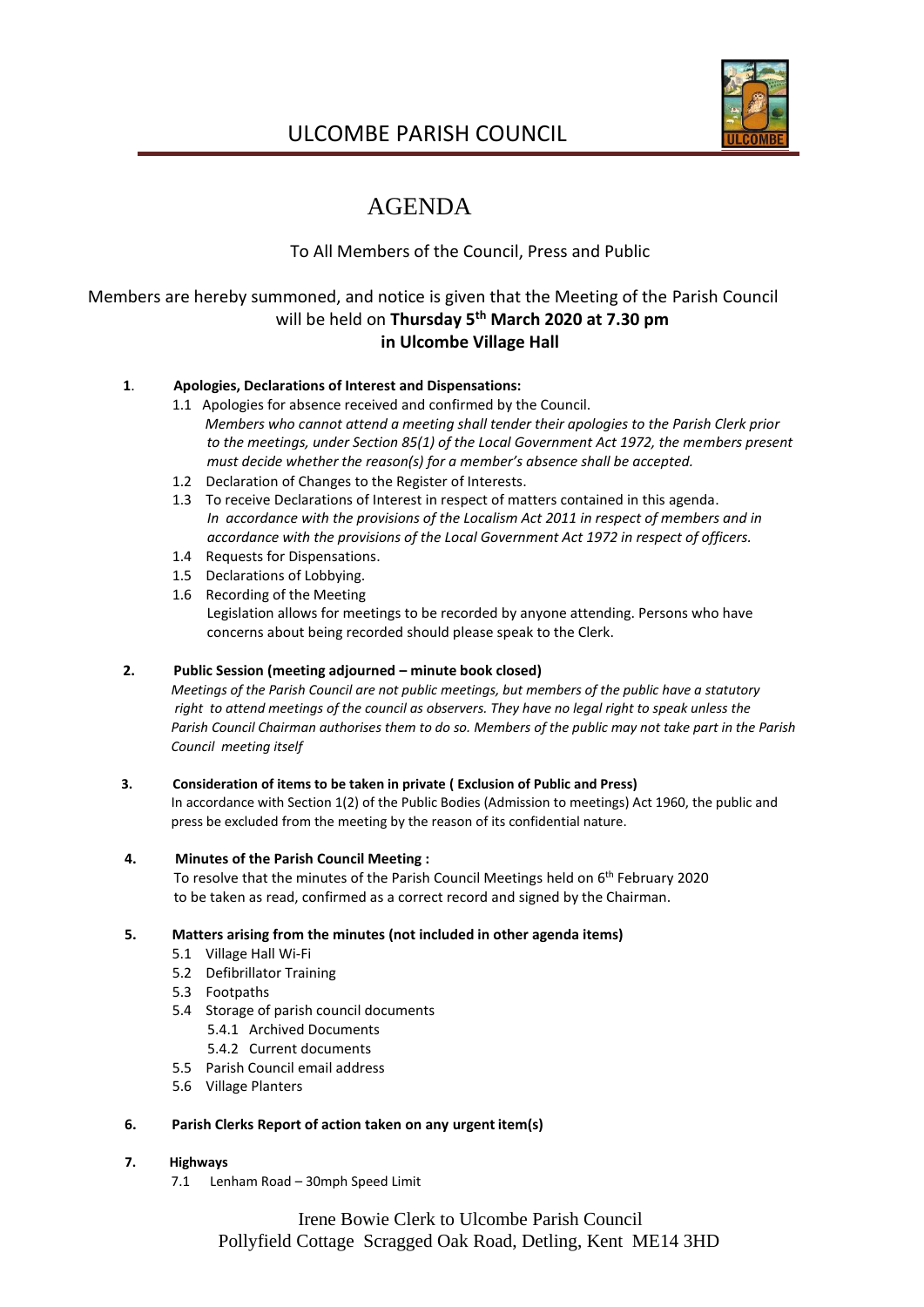- 7.1.1 To receive an update on the consultation
- 7.1.2 To receive an update on funding
- 7.2 Highways Improvement Plan ( Update)
- 7.3 To note any new works to be reported.
- 7.4 To receive parish portal report. Parish Portal Report February 2020.pdf
- 7.5 To consider any other Highways matters

#### **8. To receive reports from :**

- 8.1 Chairman Ulcombe Parish Council Club Council Clir Kenward<br>8.2 District Councillor Club Clir Cha
- 
- 8.3 Kent County Councillor Communication Council County Council County Council County Council County Council County Council County Council County Council County Council County Council County Council County Council County C
- 8.4 Footpath Warden Report **R. Banham**
- 8.5 Police and Crime Report **PCSO Boyd** PCSO Boyd
- 8.6 Community Warden Report **Community Warden Report** Community On Riach-Brown

#### **9. Planning:**

- 9.1 To receive an update on any outstanding planning applications and results.
	- 9.1.1 19/506396/FULL Glebe House Ulcombe Hill Ulcombe Maidstone Kent ME17 1DN Application Permitted
	- 9.1.2 19/506281/PNQCLA Roydon Farm Pye Corner Ulcombe Maidstone Kent ME17 Prior Approval Refused
	- 9.1.3 19/504842/FULL Little Poplars Lodge Little Poplar Farm Ulcombe Road Headcorn Ashford Kent TN27 9LB
		- Application Permitted
- 9.2 To consider the following Planning Applications:
	- 9.2.1 20/500325/FULL Boy Court Farm House Boy Court Lane Headcorn Ashford Kent TN27 9LA
		- Instillation of boiler flue to existing outbuilding (retrospective)
	- 9.2.2 20/500263/FULL Land West of Chegworth Road Leeds Castle Broomfield Maidstone Kent ME17 1PL

 Creation of a 100m2 roughly circular pond with shallow sloping sides and maximum depth of 2m, using spoil to create banks, especially on the downward slope.

9.3 To receive late planning applications and other late planning matters.

#### **10. Finance:**

- 10.1 To note Receipts of Income.
- 10.2 To authorise Payments listed on the schedule.
- 10.3 To confirm bank reconciliation.

#### **11. Correspondence – To receive items of late correspondence:**

- 11.1 To table items of late correspondence
- 11.2 Items circulated for information:
	- 11.2.1 Planning Training NPPG. Member's Briefing
	- 11.2.2 KALC Survey 2020
	- 11.2.3 MAIDSTONE KALC MEETING 17.2.2020 POSTPONED
	- 11.2.4 NALC CEO Bulletin/s
	- 11.2.5 KALC Planning Events March 2020
	- 11.2.6 Invitation Community Led Housing Event 10 March 2020
	- 11.2.7 Cllr John Britt Pleasant Farm
- 11.3 Items acted on:
	- KALC Survey 2020
- 11.4 Items for discussion/action: Town and Parish Council Survey for Maidstone Borough Council Gypsy and Traveller Accommodation Assessment
- 11.5 Letters from residents Ulcombe Hill

#### **12. MBC Call for Sites:**

12.1 To receive an update on the public consultations

Irene Bowie Clerk to Ulcombe Parish Council

Pollyfield Cottage Scragged Oak Road, Detling, Kent ME14 3HD

**District Councillor Council Council Council Council Council Council Council Council Council Council Council Council Council Council Council Council Council Council Council Council Council Council Council Council Council C**